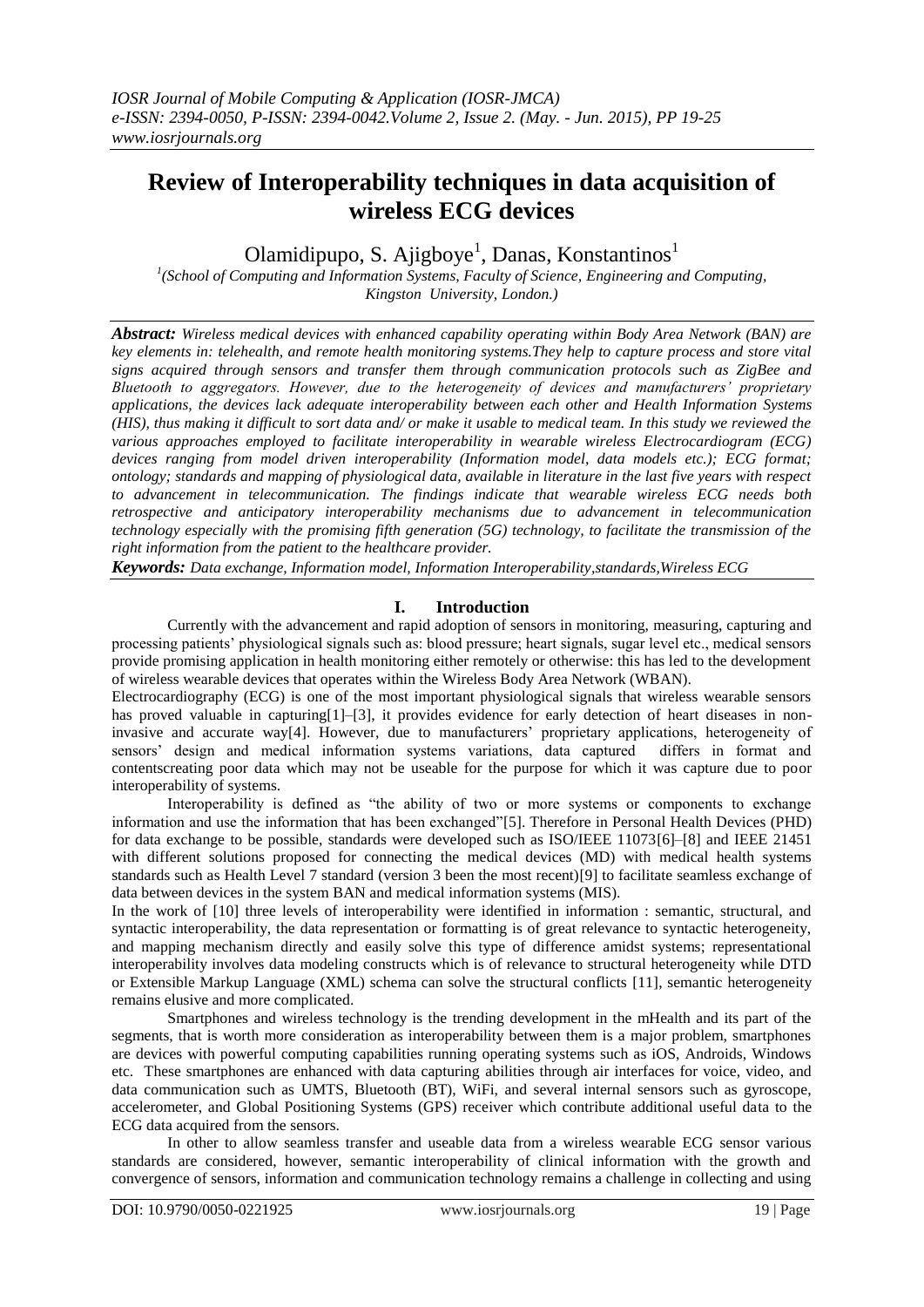data from wearable wireless devices such as ECG sensor systems for remote monitoring of ECG signals due to heterogeneity and compositions of the system and types of data been collected.The purpose of this review is to establish: the trend in interoperability of wearable wireless ECG monitoring or diagnostics devices; to establish the core information required for wireless ECG devices to capture as useful information for its medical purpose and finally to find out if they are sufficient to enhance interoperability.

This paper is organized as follows: section two the methodology is described; section three detailed description of studies in last five years (2010 – 2015) that worked on medical devices interoperability with respect to ECG; section four gives a brief description of the various standards developed to facilitates seamless data exchange, section five discusses the various solutions that have been proposed in the literature to solve the problem and finally a comparative analysis is done with a proposed future study.

#### **II. Methodology**

Five steps as proposed by [12] was used: identifying terms to typically use in literature search; locating literature; reading and checking the relevance of the literature; organizing the literature selected; and writing the literature review. This is "to present results of similar studies, to relate to the ongoing dialogue in the literature and to provide a framework for comparing the result of a study with other studies"[13]. The following steps were followed: determination of the study topic; filtering literature through the extraction and inclusion criteria; evaluation of the quality of studies; analysis of the data and report of the results.

The main focus of this review is the interoperability of wearable wireless ECG monitoring and capturing devices and medical information systems. Academic databases (IEEE Xplore ,ScienceDirect, ACM Digital Library, Google Scholar and Springer Link) were searched through a bottom-up approach by narrowing the search from a broader term- Interoperability to Electrocardiogram. The initial inclusion criteria were based on any studies within five years i.e. 2010 – 2015 and wireless wearable ECG but most of the studies failed to address wireless wearable ECG instead they focused on ECG so after double reading the abstracts a total of twenty five articles was finally accepted.

#### **III. Results**

Various studies have researched into the area of standards and interoperability of wireless medical devices with focus on the various standards involved in the operationalization of eHealth systems, in other to enable them work seamless with other medical information systems e.g. Health Information Systems (HIS), Laboratory Information Systems (LIS), Remote Monitoring systems (RMS), Electronic Health Record (EHR) etc.

In the works of [14] ECG formats was proposed to enhance interoperability between ECG systems and information systems in the healthcare domain, which broadly in nature could either be binary or XML-based: the Standard Communications Protocol for computer assisted electrocardiography (SCP-ECG, initially developed as European standard EN1064); HL7 annotated ECG (HL7 aECG, American standard from the American National Standards Institute— ANSI); Digital Imaging and Communication in Medicine (DICOM) Waveform Supplement 30, or Medical waveform Format Encoding Rules (MFER, Japanese standard). The interoperability between remote ECG machine and remote diagnostic center was investigated and interoperability was enhanced through the analyses of information requirements need and interaction flow using transactions and workflow design with Web Service to realize the interaction which they proposed could be applied to portable devices [4], the works of [15] argues that standards such as HL7 and IEEE 11073 that are responsible for messaging within HIS and integration between medical devices respectively, promise full interoperability between medical devices and external software systems but their work shows that in order to integrate telemedicine system prototype for clinical research , the full implementation of these standard is not necessary, however, their study did not identify which biomedical signals (and signal qualities) are actually necessary for specific telemedicine procedure in the domain of focus (EMS).The works of [16] , ECG data were converted from the originating data capturing devices to HL7 messaging and could be transmitted to the HIS through the internet thereby causing seamless interoperability between the mobile platform and the different health information systems based on HL7 standards, the challenges here is that associated with data conversion, moreover, [17] focused on data and different devices working and exchanging data smoothly for u-healthcare systems by providing a framework for it, while [18] through ontology encoded in XML and mapping of ECG waveform data interoperability is improved and data exchange between any digital ECG device mapping the ECG data enable such to be viewed via internet browser display and supports both representation of ECG waveforms and automated diagnosis.

Wearable ECG recorder for a mobile point-of- care (POC) using the third generation (3G) connectivity, the focus was on information model [19] where plug –and- play interoperability was consider for mobile POC applications, the study was based on Bluetooth® Health Device Profile (HDP) using ISO / IEEE 11073 standards especially the domain information model (DIM) which is responsible for: medical device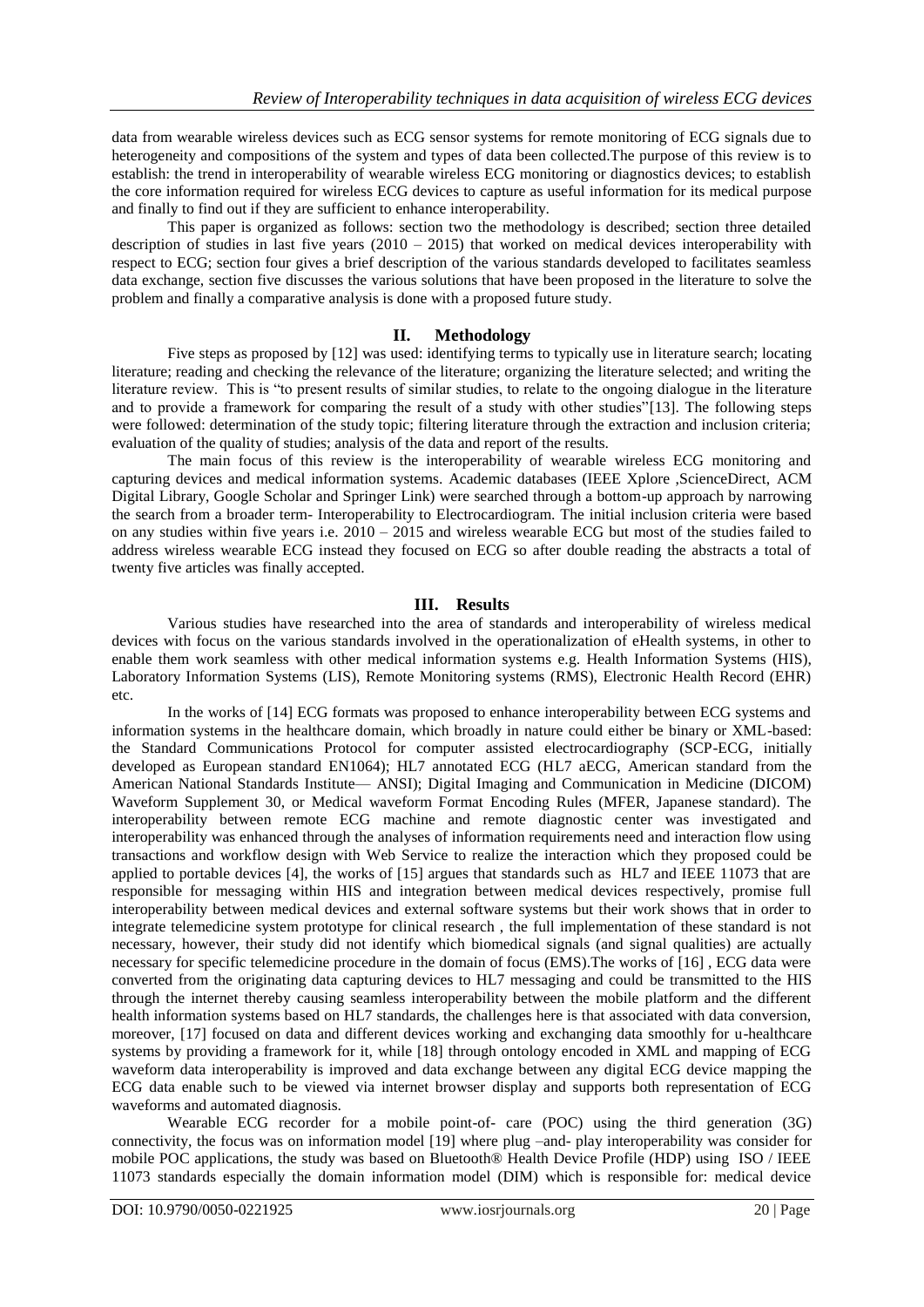system (MDS) object; ECG Waveform object; Device Status; and Persistent Metrics object (PM).Authors in [20] examined the inconsistencies in coordinated use of two standards – ISO/IEEE 11073 and SCP-ECG (EN1064:2005 + A1:2007) mapped the mandatory attributes defined in ISO/IEEE 11073- 10406-d02 and the minimum SCP-ECG fields to enhance interoperability but did not implement this for a tele cardiology systems though , are both x73-PHD and SCP-ECG compliant. Furthermore, other standards such as the SNOMED-CT formed the conceptual basis for ontology proposed for cardiovascular risk stratification (CVRS) [21].

Heterogeneous data from different sources with mixed form of data type such as multimedia and efficient management of data was the focus of study [22] who proposed a framework for multimedia content management to identify features and generate identifiers for the multimedia resources in other to facilitate efficient data query processing. The revision of HL7 v2 to HL v3 leads to using bilateral mapping from ISO/ IEEE 11073 domain information model (DIM) to specific message or document standards to facilitate interoperability between clinical applications and medical devices in [23] the ISO / IEEE 11073 DIM was used to derive an HL7 v3 Refined Message Information Model (RMIM) of the medical device domain to improve data backtrack or trace.

## **IV. Standards for Wearable Sensors Systems**



The general systems architecture for a wearable wireless medical device is shown in fig. 1.

#### Source: [14]

The various levels in the architecture are: integrated circuits, wireless communication; sensors; personal server (smart-phones); medical database server; the internet, and remote monitoring system. The data flow around these systems is shown in fig. 2



Figure 2: Data flow in integrated

In other to ensure excellent data flow in fig. 1 several standards were developed and will be discussed below;

## **4.1 ISO / IEEE 11703 (x73):**

The ISO / IEEE11703 standards enable communication between medical, and wellness devices and with external computer systems. They provide automatic and detailed electronic data captured that are clientrelated, vital signs information physiological data and device's operational data. This standard is often referred to as x73, it is basically concerned with the interface between the medical devices (agent) and concentrator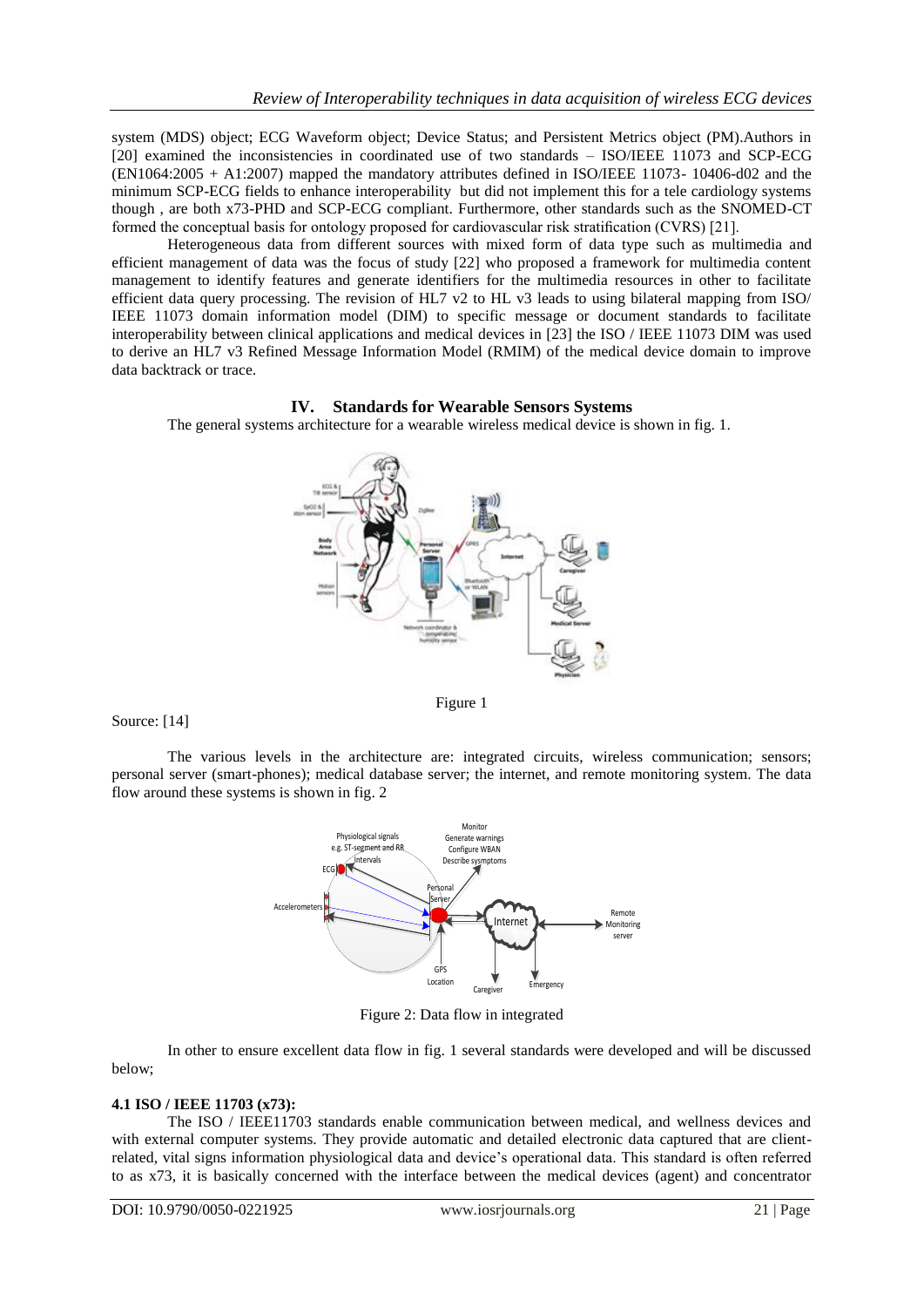device (manager)[15]. The latest version been x73-Personal Health Devices [6], [7], [8], it is based on the optimized Exchange Protocol (ISO/IEEE 11703- 20601) which defines the framework for making an abstract model of available personal health data in the transport-independent transfers syntax required to establish logical connections between systems and to provide the presentation capabilities and services needed to perform communication tasks. The x73-PHD Standard also defines device specializations for different MDs (such as pulse oximeter, blood pressure, thermometer or weighing scale), but excluded the ECG device specialization[16] until [17] which specified a normative definition of the communication between personal basic electrocardiography (ECG) devices and managers (e.g. cell phones, personal computers, personal health appliances ,and set top boxes) in a way that enables plug and play interoperability is established in ISO/ IEEE 110703-10406:2012.

This standard consists of term codes, formats and behaviors in tele-health environments restricting optionality in base frameworks in favor of interoperability with the definition of the common core of communication functionality for personal tele-health basic ECG using  $1 -$  to 3- lead ECG) devices. The ECG devices were further distinguished from diagnostic ECG equipment with respect to support for wearable ECG devices, limiting the number of leads supported by the equipment to three, and not requiring the capability of annotating or analyzing the detected electrical activity to determine known cardiac phenomena.

ISO/IEEE 11073-10406:2012 is consistent with the base framework and allows multifunction implementations by following multiple device specializations (e.g. ECG and respiration rate) while an amendment ISO/IEEE 11073-10406a is on underway[18]

#### **4.2 IEEE 21451-x (previously known as IEEE 1451.x)**

The 21451-x: 2010 focuses on a network-neutral interface for connecting processors to communication networks, sensors and actuators, it allows smart transducers and sensors designers to have reference to protocols, extensible messaging and presence protocol (XMPP), transducer electronic data sheets (TEDS), signal treatment, networks, web services, radio frequency identification etc. [19] The object model contains blocks, services, and components; it specifies interactions with sensors and actuators and forms the basis for implementing application code executing in the processor.

TEDS identifies everything about the transducer including the following: manufacturer, model number, revision code, serial number, device type and date code for transducers; timestamp on the unit calibration, the variable, type, and limits of use; calibration constants; signal conversion data model, model length, and number of significant bits; channel timing read / write setup time, sampling period, warm-up time, and update time; power supply requirements (voltage and current) and overhead: TEDS length and number of channels.

#### **4.3 Health Level Seven International (HL7)**

HL7 is a standard developing organization that is not-for-profit, accredited by American National Standards Institute (ANSI), dedicated to providing comprehensive framework and related standard for exchange, integration, sharing and retrieval of electronic health information that supports clinical practice and the management, delivery and evaluation of health services [20].

HL7 is a health information protocol developed most widely used - a messaging standard that enables different healthcare application to exchange important sets of clinical and administrative data, it is a complex electronic business extensible markup language (ebXML) code format used to transmit information within HIS. A shared reference model of the healthcare and technical domains helps to unify the HL7 specification [21], [22].

These standards define how information is packaged and communicated from one party to another, setting the language, structure and data types required for seamless integration between systems. HL7 standards support clinical practice and management, delivery, and evaluation of health services, that are recognized as the most commonly used in the world[23]. It helps define how information is packaged and communicated form one party to another; set the language, structure, and data types that are required to provide a seamless integration between systems; it provides support for the following – clinical practice of health services; management of health services; delivery of health services and evaluation of health services. This standard provides a broad set of standards creating domain specific protocols to achieve interoperability among healthcare service providers. It provides some specific codified language protocols that are widely accepted and used globally by many health care organizations also there is a highly specified standard used for medical imaging that has developed.

## **4.3.1 HL7 Information Model**

The HL7 information models comprises of three types of models which are based on UML, which differs in the concrete notation, they are also different in terms of information content, scope , and intended use.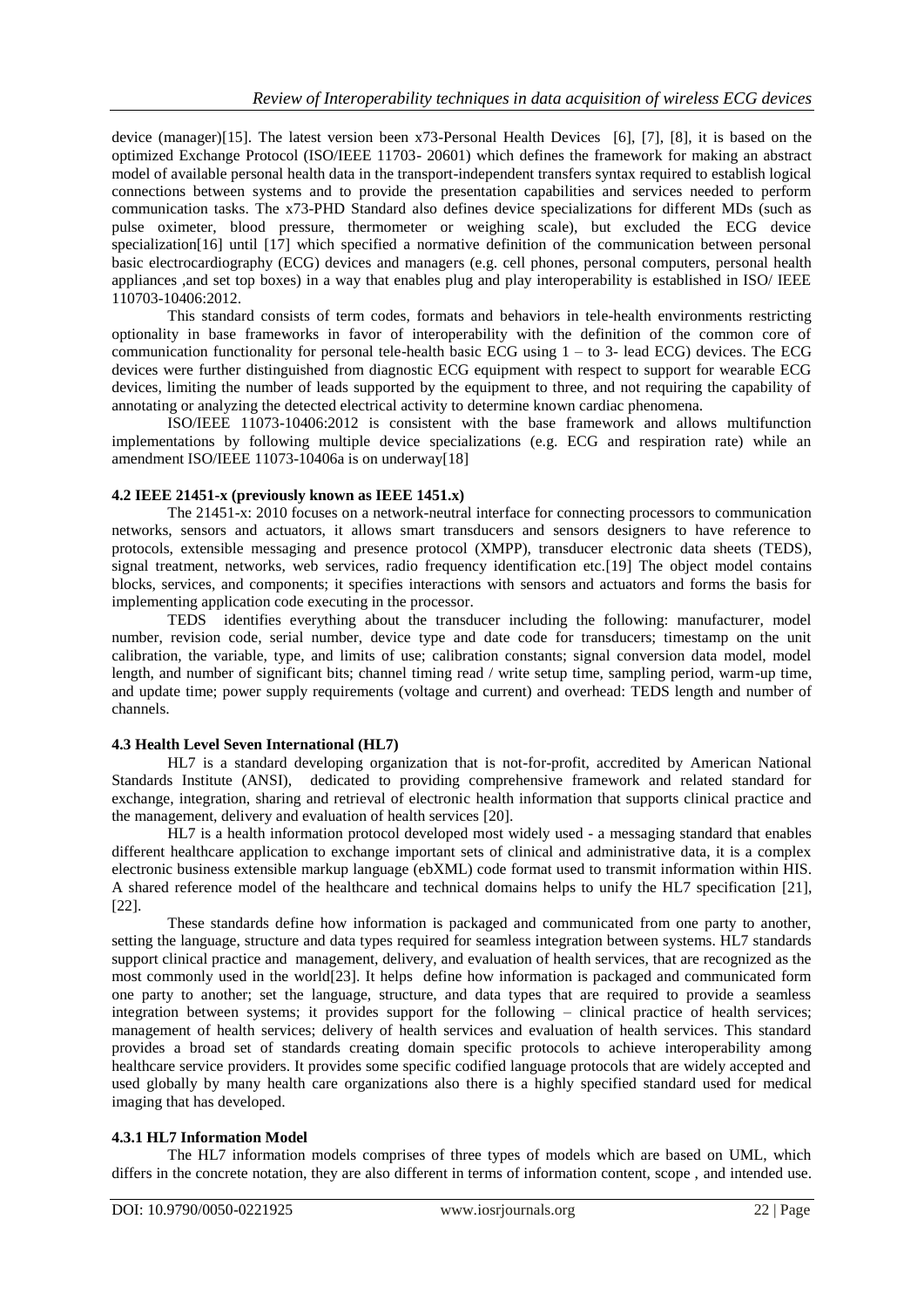The models types based on information are: reference information model (RIM); domain message information model (D-MIM) and refined message information model (R-MIM) [9]

## **4.3.2 Reference Information Model (RIM)**

This is the information model that encompasses the HL7 domain of interest in its totality. The RIM is the source of the data content of HL7 interoperability artefacts (V2.x messages and XML clinical documents CDA R2) [24] - is coherent, and shared. This reference model is used as the basis for deriving ebXML message documents use in standardized information exchange protocol (TCP /IP). RIM is a pictorial object model representing data domains and the life cycle of message or a group of messages follow [25], [26]

#### **4.3.3 Domain Message Information Model (D-MIM)**

A D-MIM is a refined MIM is subset of the RIM that includes a set of classes, attributes and relationships that can be used to create messages and structured clinical documents for a particular domain (a particular area of interest in healthcare). There are predefined D-MIMs for a set of over 15 universal domains, such as Accounting and Billing, Care Provision, Claims and Reimbursement, and so on.

## **4.3.4 Refined Message Information Model (R-MIM)**

The RMIM is a subset of a D-MIM that is used to express the information content for a message/document or set of messages/documents with annotations and refinements that are message/document specific. The content of an R-MIM is drawn from the D-MIM for the specific domain in which the R-MIM is used.

## **V. Discussion**

In the analyzed solutions detailed in section 2 we establish the common trends within literature employed to facilitate interoperability among wireless wearable devices, the aggregator network and medical information systems, in last five to six years it has been addressed basically within three broad categories with respect to medical devices in wireless devices category using wireless ECG devices as case study:

#### **1.1 Technical Interoperability or System Interoperability**

Various studies approached the issue on this level as it deals with machine level communication and thus makes heterogeneous systems in wearable wireless systems; communications technology and health information systems a reality, this addresses the hardware / software components and systems platforms. The trend in addressing this type of interoperability is the use of standards such as ISO/IEEE 1451.x and IEEE 11073 (x73) in the works of [6][7][8]focused on machine –to – machine communication protocols and infrastructure for exchanging data between participating systems [27]. The technical scope of this type of operability is limited as it only concern with technicalities associated with connecting devices for the purpose of exchanging information.

## **1.2 Structural Interoperability or Conceptual Interoperability**

At this level various studies tackles heterogeneity using models for data representation. Conceptual models were proposed to bridge the gap between technical and conceptual design, the works of - - - - - -. At this level the focus is agreement on data format and each data strings which were well reviewed in the works of [28] and is achieved through data models and information models for specifying semantic schemes in a way that enables it to be shared. Available formats includes but not limited to DICOM, ecgAware, mECGml (for mobile devices), XML-ECG etc. each of these format had their own shortcomings in that some are implemented in Binary while others were implemented in XML, the binary implemented ones though use a smaller space for storage is not readable to humans, while the XML formats are readable to humans and are not the best when compressed[28] but there exist various techniques for compressing it [29].

#### **1.3 Semantic Interoperability or Information Interoperability**

The approach used to address this type of interoperability problem in the literatures as reviewed in section 3 are the mechanism that deals with terms and expression, hence it has the ability to help interpret the information exchanged meaningfully and accurately automatically. It helps to provides useful results as defined by the end users at the users end and the healthcare center. The mechanism used majorly is ontology [18], [21] – this serves as support to semantic interoperability which involves how information is used differently by other organizations, this helps to carry knowledge and helps serve as the reference model of entities and interactions in the domain and knowledge.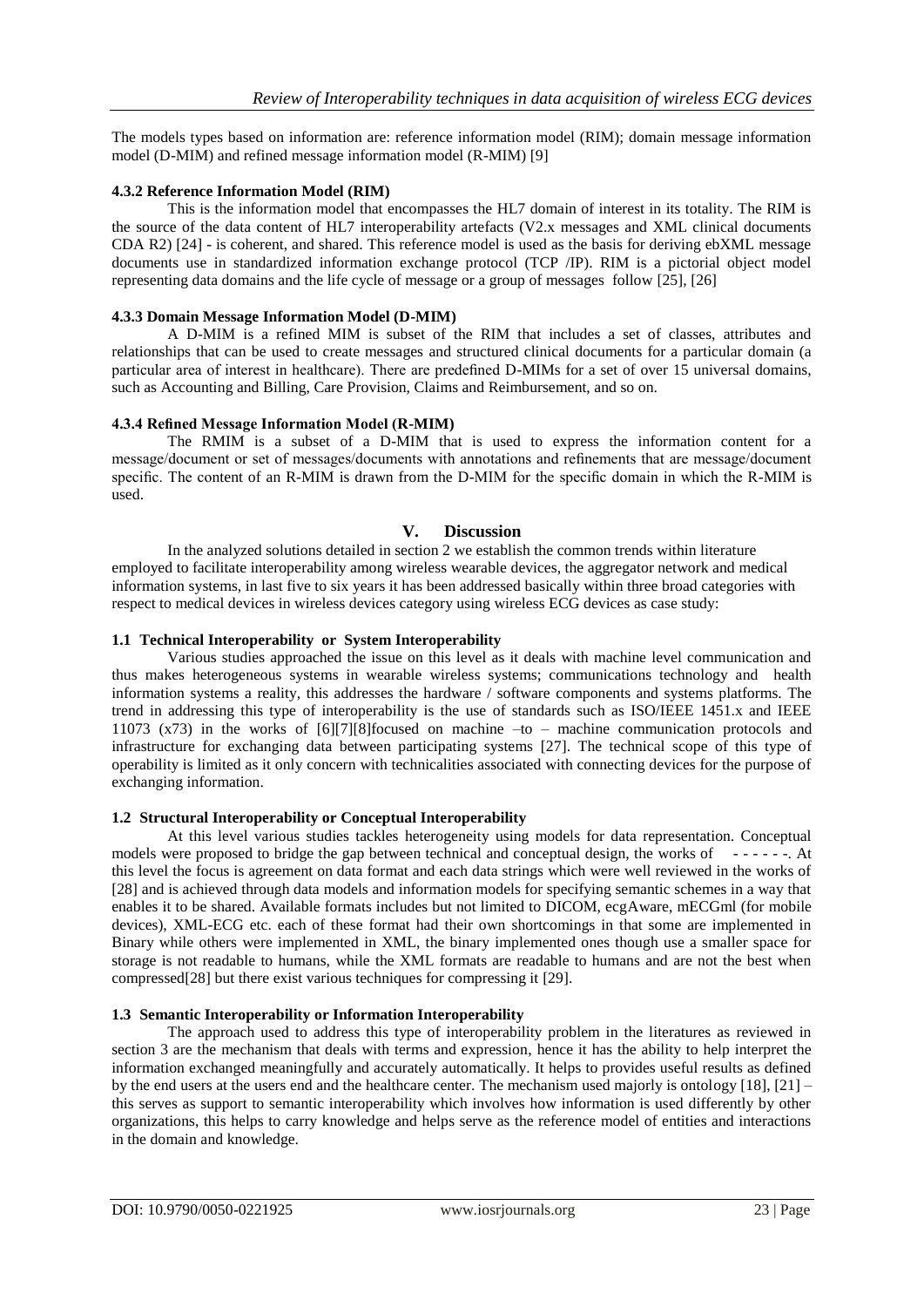#### **1.4 Core Information for wireless wearable ECG devices**

The main aim of standards are to "provide real-time plug-and-play interoperability for patient's connected medical devices and facilitate the efficient exchange of vital signs required at the point-of- care, in all healthcare environments"[30], therefore the information collected must have useable information, the reviewed carried out showed that there exist specific information that are captured from the patient and the details features of the signal that is been captured, therefore for this review we looked at the information from the information requirement and entities classification base, informationthat are relevant to both the patient, the medical personnel and the hospital.

The following were the various sources of information needed or supplied through the wireless ECG devices; information about the medical devices [15],[31]; information about the patient [15]; information about the location of the patient and Information about the physiological signal that is been captured from the patient [15]. Thisinformation contains entities that are of great concern to both the patients and the healthcare provider, these information needs to be delivered to HIS.

#### **VI. Conclusion**

The review has looked closely into the various methods and approaches that have been employed to facilitate information exchange and usability between wireless medical devices and HIS, the use of interoperability standards promotes the information contents captured to be uniform and relevant for the purpose for which it was captured either monitoring or diagnostic or for both reasons.

In this study an interoperable wireless ECG sensor needs different interoperability standards from IEEE 11073, IEEE 1451 and HL7 using different mechanism such as ontology, mapping of data, reference models and data models.

It is therefore necessary to approach the interoperability of this kind of medical devices from the perspective of basic requirement of the information contents, required by the medical personnel supplied by the patient's device based on the manufacturers design for the device. What now? In order for an interoperable wireless wearable ECG device there needs to be consensus in terms the basic requirement in term of identification of the users as a variable or a constant e.g., will the device be used by a single individual or by several persons, can the device capture all the type of signals that will help the medical team diagnose a cardiac condition or it will only help to monitor the ECG, since HL7 already cares for the exchange of data at the HIS, therefore focus should be on the device, the network and the healthcare providers to enable synergy in the manufacturing and use of the wireless ECG sensors.

We therefore propose further study in the interoperability of the wireless ECG devices with respect to the fifth general telecommunication technology.

#### **References**

- [1] D. Finlay, C. Nugent, M. Donnelly, P. McCullagh, and N. Black, ‗Optimal electrocar- diographic lead systems: Practical scenarios in smart clothing and wearable health systems', IEEE Trans. Inf. Technol. Biomed., vol. 12, no. 4, pp. 433–441, 2008.
- [2] A. Alzaidi, L. Zhang, and H. Bajwa, 'Smart textiles based wireless ECG system', 2012 IEEE Long Isl. Syst. Appl. Technol. Conf., pp. 1–5, May 2012.
- [3] L.-H. Wang, T.-Y. Chen, K.-H. Lin, Q. Fang, and S.-Y. Lee, ‗Implementation of a Wireless ECG Acquisition SoC for IEEE 802.15.4 (ZigBee) Applications', Biomed. Heal. Informatics, IEEE J., vol. 19, no. 1, pp. 247–255, Jan. 2015.
- [4] Y. Liu, J. Wang, C. Zhao, X. Lu, H. Duan, X. Yao, and W. Xu, ‗Enhancing interoperability of ECG machine to support ECG telediagnosis service', in Biomedical Engineering and Informatics (BMEI), 2011 4th International Conference on, 2011, vol. 2, pp. 1093–1096.
- [5] Institute of Electrical and Electronics Engineers, Standard Computer Dictionary a compilation of IEEE standard computer glossaries. IEEE, 1990.
- [6] J. D. Trigo, F. Chiarugi, A. Alesanco, M. Martinez-Espronceda, L. Serrano, C. E. Chronaki, J. Escayola, I. Martinez, and J. Garcia, 'Interoperability in Digital Electrocardiography: Harmonization of ISO/IEEE x73-PHD and SCP-ECG', Inf. Technol. Biomed. IEEE Trans., vol. 14, no. 6, pp. 1303–1317, Nov. 2010.
- [7] 'IEEE Draft Standard for Health Informatics Personal Health Device Communication Part 20601: Application Profile -Optimized Exchange Protocol', IEEE P11073-20601/D12, May 2014, pp. 1–254, Jun. 2014.
- [8] ISO/IEEE11073, ‗Health Informatics. Personal Health Devices Communication (x73-PHD), ISO/IEEE11073 (First edition: 2006). [P11073–00103. Technical report— Overview] [11073–104zz, Device specializations] [11073–20601-2008. Application profile-Optimized exchange protocol]', 2008.
- [9] A. Villegas, A. Olivé, and J. Vilalta, ‗Improving the usability of HL7 information models by automatic filtering', Proc. 2010 6th World Congr. Serv. Serv. 2010, pp. 16–23, 2010.
- [10] Y. Shi, X. Liu, Y. Xu, and Z. Ji, ‗Semantic-based data integration model applied to heterogeneous medical information system', in Computer and Automation Engineering (ICCAE), 2010 The 2nd International Conference on, 2010, vol. 2, pp. 624–628.
- [11] R. Hammami, H. Bellaaj, and A. H. Kacem, ‗Interoperability of healthcare information systems', in Networks, Computers and Communications, The 2014 International Symposium on, 2014, pp. 1–5.
- [12] J. . Creswell, Research Design: Qualitative, Quantitative, and Mixed Methods Approaches, 3rd ed. Sage Publications, Inc., 2009.
- [13] J. W. Creswell, Designing and Conducting mixed methods Research. Sage Publications Inc, 2007.
- [14] E. Jovanov, A. Milenkovic, C. Otto, and P. C. de Groen, ‗A wireless body area network of intelligent motion sensors for computer assisted physical rehabilitation.', J. Neuroeng. Rehabil., vol. 2, no. 1, p. 6, Mar. 2005.